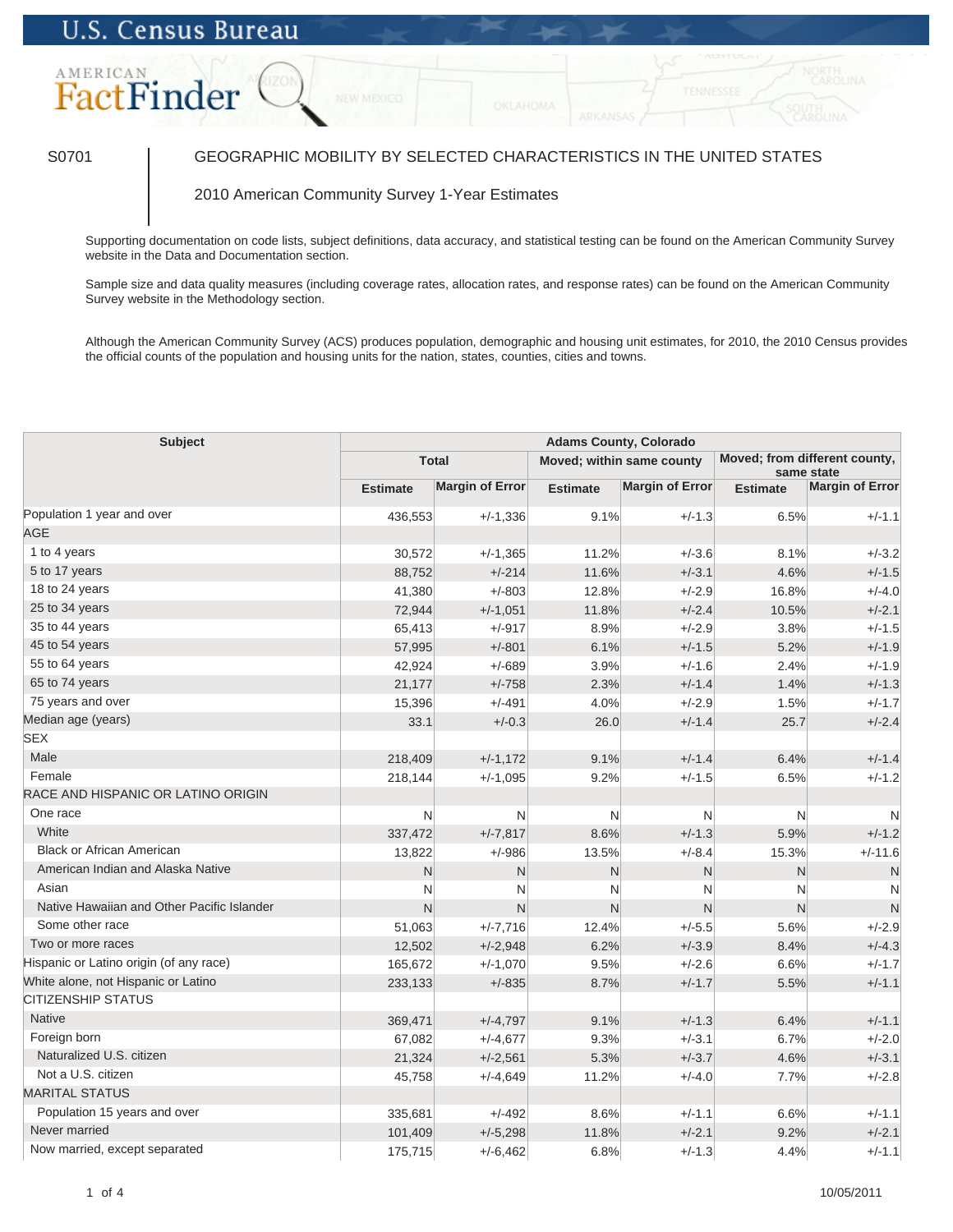| <b>Subject</b>                                                                  | <b>Adams County, Colorado</b> |                        |                           |                        |                                             |                        |  |
|---------------------------------------------------------------------------------|-------------------------------|------------------------|---------------------------|------------------------|---------------------------------------------|------------------------|--|
|                                                                                 | <b>Total</b>                  |                        | Moved; within same county |                        | Moved; from different county,<br>same state |                        |  |
|                                                                                 | <b>Estimate</b>               | <b>Margin of Error</b> | <b>Estimate</b>           | <b>Margin of Error</b> | <b>Estimate</b>                             | <b>Margin of Error</b> |  |
| Divorced or separated                                                           | 45.751                        | $+/-3.521$             | 9.8%                      | $+/-2.6$               | 10.1%                                       | $+/-2.7$               |  |
| Widowed                                                                         | 12,806                        | $+/-1.456$             | 4.5%                      | $+/-3.1$               | 3.3%                                        | $+/-2.7$               |  |
| <b>EDUCATIONAL ATTAINMENT</b>                                                   |                               |                        |                           |                        |                                             |                        |  |
| Population 25 years and over                                                    | 275,849                       | $+/-790$               | 7.5%                      | $+/-1.0$               | 5.3%                                        | $+/-1.0$               |  |
| Less than high school graduate                                                  | 55,849                        | $+/-3.645$             | 9.1%                      | $+/-2.5$               | 4.3%                                        | $+/-1.5$               |  |
| High school graduate (includes equivalency)                                     | 83,291                        | $+/-3.978$             | 7.7%                      | $+/-1.6$               | 4.7%                                        | $+/-1.7$               |  |
| Some college or associate's degree                                              | 79,956                        | $+/-4,026$             | 7.2%                      | $+/-1.7$               | 5.7%                                        | $+/-1.9$               |  |
| Bachelor's degree                                                               | 40,334                        | $+/-3,037$             | 7.1%                      | $+/-2.5$               | 8.7%                                        | $+/-2.6$               |  |
| Graduate or professional degree                                                 | 16,419                        | $+/-2,148$             | 4.0%                      | $+/-2.2$               | 1.9%                                        | $+/-1.1$               |  |
| INDIVIDUAL INCOME IN THE PAST 12 MONTHS (IN<br>2010 INFLATION-ADJUSTED DOLLARS) |                               |                        |                           |                        |                                             |                        |  |
| Population 15 years and over                                                    | 335,681                       | $+/-492$               | 8.6%                      | $+/-1.1$               | 6.6%                                        | $+/-1.1$               |  |
| \$1 to \$9,999 or loss                                                          | 54,753                        | $+/-3,940$             | 10.6%                     | $+/-2.7$               | 9.6%                                        | $+/-2.2$               |  |
| \$10,000 to \$14,999                                                            | 31,319                        | $+/-3,390$             | 9.6%                      | $+/-3.1$               | 7.8%                                        | $+/-3.8$               |  |
| \$15,000 to \$24,999                                                            | 46,903                        | $+/-4,024$             | 8.0%                      | $+/-2.2$               | 7.5%                                        | $+/-2.2$               |  |
| \$25,000 to \$34,999                                                            | 40,628                        | $+/-2,839$             | 7.7%                      | $+/-2.2$               | 11.3%                                       | $+/-3.3$               |  |
| \$35,000 to \$49,999                                                            | 46.648                        | $+/-3,466$             | 7.1%                      | $+/-2.0$               | 4.0%                                        | $+/-1.7$               |  |
| \$50,000 to \$64,999                                                            | 29,053                        | $+/-2,136$             | 6.6%                      | $+/-2.8$               | 3.7%                                        | $+/-2.1$               |  |
| \$65,000 to \$74,999                                                            | 11,927                        | $+/-1,615$             | 8.1%                      | $+/-4.4$               | 3.9%                                        | $+/-3.3$               |  |
| \$75,000 or more                                                                | 25,705                        | $+/-2,084$             | 7.6%                      | $+/-3.7$               | 2.7%                                        | $+/-1.7$               |  |
| Median income (dollars)                                                         | 27,157                        | $+/-964$               | 22,144                    | $+/-4,454$             | 21,469                                      | $+/-2,485$             |  |
| POVERTY STATUS IN THE PAST 12 MONTHS                                            |                               |                        |                           |                        |                                             |                        |  |
| Population 1 year and over for whom poverty status is<br>determined             | 431,176                       | $+/-2,233$             | 8.9%                      | $+/-1.3$               | 6.3%                                        | $+/-1.1$               |  |
| Below 100 percent of the poverty level                                          | 56,568                        | $+/-8,027$             | 13.9%                     | $+/-4.5$               | 14.3%                                       | $+/-4.1$               |  |
| 100 to 149 percent of the poverty level                                         | 46,368                        | $+/-7,041$             | 14.5%                     | $+/-5.2$               | 4.5%                                        | $+/-2.0$               |  |
| At or above 150 percent of the poverty level                                    | 328,240                       | $+/-10,220$            | 7.2%                      | $+/-1.3$               | 5.1%                                        | $+/-1.2$               |  |
| <b>HOUSING TENURE</b>                                                           |                               |                        |                           |                        |                                             |                        |  |
| Population 1 year and over in housing units                                     | 431,880                       | $+/-3,195$             | 9.0%                      | $+/-1.3$               | 6.2%                                        | $+/-1.1$               |  |
| Householder lived in owner-occupied housing units                               | 285,474                       | $+/-11,067$            | 3.7%                      | $+/-1.0$               | 3.4%                                        | $+/-1.0$               |  |
| Householder lived in renter-occupied housing units                              | 146,406                       | $+/-11,118$            | 19.2%                     | $+/-3.1$               | 11.6%                                       | $+/-2.5$               |  |
| PERCENT IMPUTED                                                                 |                               |                        |                           |                        |                                             |                        |  |
| Residence 1 year ago                                                            | 3.7%                          | (X)                    | (X)                       | (X)                    | (X)                                         | (X)                    |  |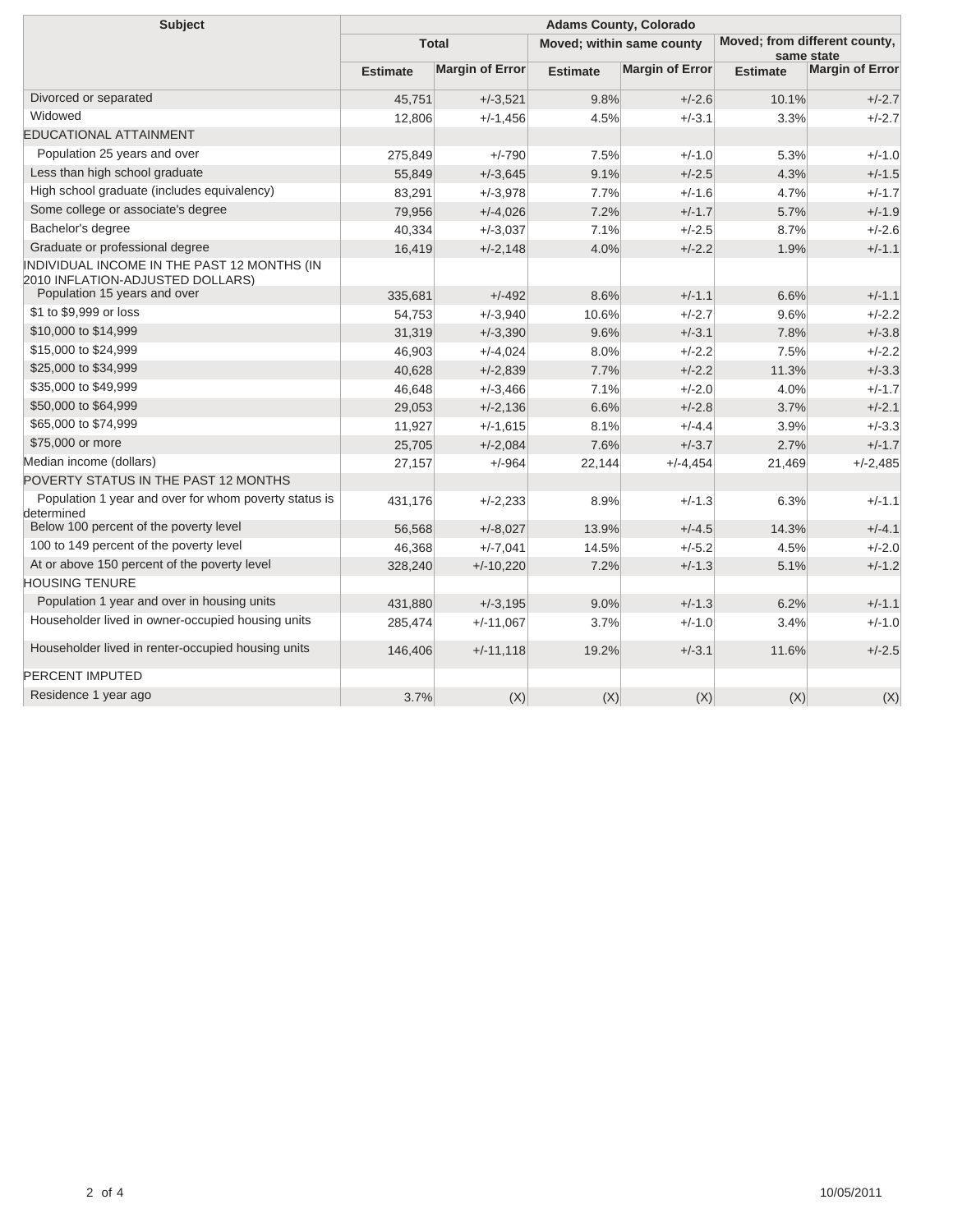| <b>Subject</b>                                                      | <b>Adams County, Colorado</b> |                        |                    |                        |  |  |
|---------------------------------------------------------------------|-------------------------------|------------------------|--------------------|------------------------|--|--|
|                                                                     | Moved; from different state   |                        | Moved; from abroad |                        |  |  |
|                                                                     | <b>Estimate</b>               | <b>Margin of Error</b> | <b>Estimate</b>    | <b>Margin of Error</b> |  |  |
| Population 1 year and over                                          | 2.0%                          | $+/-0.5$               | 0.5%               | $+/-0.3$               |  |  |
| <b>AGE</b>                                                          |                               |                        |                    |                        |  |  |
| 1 to 4 years                                                        | 2.1%                          | $+/-1.9$               | 0.4%               | $+/-0.5$               |  |  |
| 5 to 17 years                                                       | 1.1%                          | $+/-0.7$               | 0.3%               | $+/-0.4$               |  |  |
| 18 to 24 years                                                      | 2.9%                          | $+/-1.5$               | 1.4%               | $+/-1.0$               |  |  |
| 25 to 34 years                                                      | 2.7%                          | $+/-1.0$               | 1.1%               | $+/-0.8$               |  |  |
| 35 to 44 years                                                      | 2.5%                          | $+/-1.4$               | 0.5%               | $+/-0.5$               |  |  |
| 45 to 54 years                                                      | 2.0%                          | $+/-1.2$               | 0.2%               | $+/-0.2$               |  |  |
| 55 to 64 years                                                      | 2.2%                          | $+/-1.7$               | 0.4%               | $+/-0.6$               |  |  |
| 65 to 74 years                                                      | 0.6%                          | $+/-0.7$               | 0.0%               | $+/-0.8$               |  |  |
| 75 years and over                                                   | 0.5%                          | $+/-0.9$               | 0.0%               | $+/-1.2$               |  |  |
| Median age (years)                                                  | 33.6                          | $+/-4.6$               | 30.2               | $+/-7.7$               |  |  |
| <b>SEX</b>                                                          |                               |                        |                    |                        |  |  |
| Male                                                                | 2.5%                          | $+/-0.7$               | 0.8%               | $+/-0.5$               |  |  |
| Female                                                              | 1.5%                          | $+/-0.6$               | 0.3%               | $+/-0.2$               |  |  |
| RACE AND HISPANIC OR LATINO ORIGIN                                  |                               |                        |                    |                        |  |  |
| One race                                                            | N                             | N                      | N                  | N                      |  |  |
| White                                                               | 2.2%                          | $+/-0.6$               | 0.6%               | $+/-0.3$               |  |  |
| <b>Black or African American</b>                                    | 1.3%                          | $+/-1.6$               | 0.4%               | $+/-0.8$               |  |  |
| American Indian and Alaska Native                                   | $\mathsf{N}$                  | N                      | N                  | N                      |  |  |
| Asian                                                               | N                             | N                      | N                  | N                      |  |  |
| Native Hawaiian and Other Pacific Islander                          | N                             | N                      | N                  | N                      |  |  |
| Some other race                                                     | 1.7%                          | $+/-1.8$               | 0.3%               | $+/-0.5$               |  |  |
| Two or more races                                                   | 1.1%                          | $+/-1.4$               | 0.0%               | $+/-1.4$               |  |  |
| Hispanic or Latino origin (of any race)                             | 1.5%                          | $+/-0.8$               | 0.9%               | $+/-0.6$               |  |  |
| White alone, not Hispanic or Latino                                 | 2.5%                          | $+/-0.7$               | 0.3%               | $+/-0.2$               |  |  |
| <b>CITIZENSHIP STATUS</b>                                           |                               |                        |                    |                        |  |  |
| <b>Native</b>                                                       | 2.0%                          | $+/-0.5$               | 0.2%               | $+/-0.1$               |  |  |
| Foreign born                                                        | 1.9%                          | $+/-1.1$               | 2.6%               | $+/-1.7$               |  |  |
| Naturalized U.S. citizen                                            | 0.6%                          | $+/-0.7$               | 0.0%               | $+/-0.8$               |  |  |
| Not a U.S. citizen                                                  |                               |                        |                    |                        |  |  |
| <b>MARITAL STATUS</b>                                               | 2.5%                          | $+/-1.5$               | 3.9%               | $+/-2.5$               |  |  |
| Population 15 years and over                                        |                               |                        |                    |                        |  |  |
| Never married                                                       | 2.2%                          | $+/-0.5$               | 0.6%               | $+/-0.3$<br>$+/-0.6$   |  |  |
| Now married, except separated                                       | 2.6%                          | $+/-0.9$               | 1.1%               |                        |  |  |
| Divorced or separated                                               | 1.6%                          | $+/-0.7$               | 0.5%               | $+/-0.4$               |  |  |
| Widowed                                                             | 3.6%                          | $+/-1.7$               | 0.2%               | $+/-0.3$               |  |  |
| <b>EDUCATIONAL ATTAINMENT</b>                                       | 0.6%                          | $+/-1.1$               | 0.0%               | $+/-1.4$               |  |  |
| Population 25 years and over                                        |                               |                        |                    |                        |  |  |
| Less than high school graduate                                      | 2.2%                          | $+/-0.6$               | 0.5%               | $+/-0.3$               |  |  |
| High school graduate (includes equivalency)                         | 1.3%                          | $+/-1.1$               | 0.3%               | $+/-0.4$               |  |  |
| Some college or associate's degree                                  | 1.7%                          | $+/-0.9$               | 0.8%               | $+/-0.8$               |  |  |
| Bachelor's degree                                                   | 2.5%                          | $+/-1.0$               | 0.4%               | $+/-0.5$               |  |  |
| Graduate or professional degree                                     | 2.7%                          | $+/-1.3$               | 0.3%               | $+/-0.3$               |  |  |
| INDIVIDUAL INCOME IN THE PAST 12 MONTHS (IN                         | 4.4%                          | $+/-3.1$               | 0.6%               | $+/-0.7$               |  |  |
| 2010 INFLATION-ADJUSTED DOLLARS)                                    |                               |                        |                    |                        |  |  |
| Population 15 years and over                                        | 2.2%                          | $+/-0.5$               | 0.6%               | $+/-0.3$               |  |  |
| \$1 to \$9,999 or loss                                              | 3.6%                          | $+/-1.3$               | 1.8%               | $+/-1.2$               |  |  |
| \$10,000 to \$14,999                                                | 2.8%                          | $+/-1.7$               | 0.8%               | $+/-1.1$               |  |  |
| \$15,000 to \$24,999                                                | 3.2%                          | $+/-1.7$               | 0.1%               | $+/-0.2$               |  |  |
| \$25,000 to \$34,999                                                | 1.5%                          | $+/-0.9$               | 0.1%               | $+/-0.2$               |  |  |
| \$35,000 to \$49,999                                                | 1.4%                          | $+/-1.0$               | 0.0%               | $+/-0.4$               |  |  |
| \$50,000 to \$64,999                                                | 3.0%                          | $+/-1.6$               | 0.2%               | $+/-0.3$               |  |  |
| \$65,000 to \$74,999                                                | 0.0%                          | $+/-1.5$               | 0.4%               | $+/-0.7$               |  |  |
| \$75,000 or more                                                    | 1.6%                          | $+/-1.2$               | 0.0%               | $+/-0.7$               |  |  |
| Median income (dollars)                                             | 19,053                        | $+/-4,327$             | 5,967              | $+/-4,354$             |  |  |
| POVERTY STATUS IN THE PAST 12 MONTHS                                |                               |                        |                    |                        |  |  |
| Population 1 year and over for whom poverty status is<br>determined | 2.0%                          | $+/-0.5$               | 0.5%               | $+/-0.2$               |  |  |